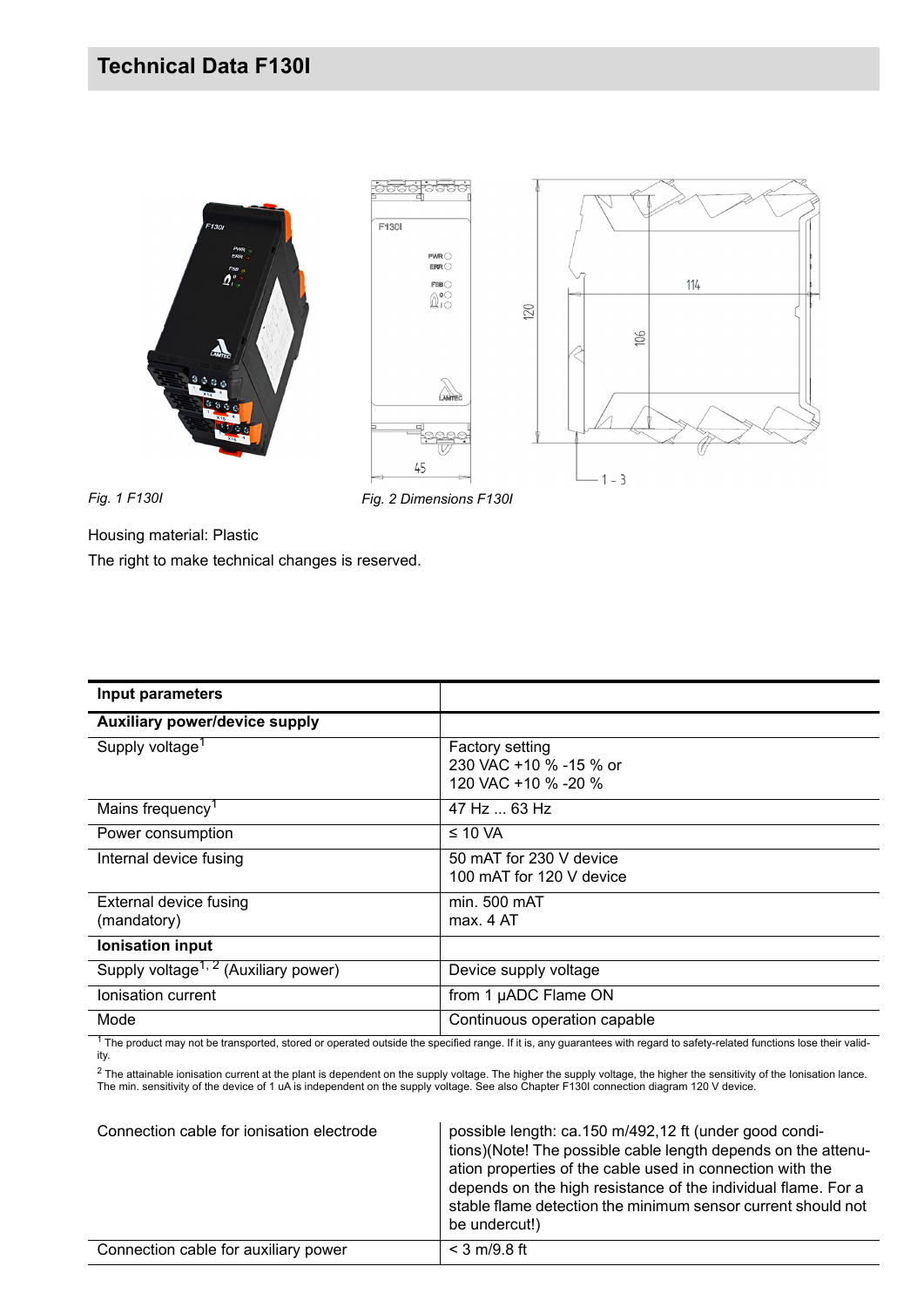| Input parameters                                                                |                                                                                                                               |
|---------------------------------------------------------------------------------|-------------------------------------------------------------------------------------------------------------------------------|
| <b>UV</b> input                                                                 |                                                                                                                               |
| Sensor voltage supply (Auxiliary power)                                         | > 200 VAC- lead mains potential                                                                                               |
| Permitted external input voltage to<br>X16/1 for connection of a switch contact | 230 VAC 50/60 Hz                                                                                                              |
| Input current in the ON state                                                   | $I_{\text{min}}$ = 100 µA                                                                                                     |
| Mode                                                                            | Intermittent operation<br>Burner restart every ≤ 24 h necessary                                                               |
| Connection cable                                                                | $< 10$ m/32.8 ft                                                                                                              |
| <b>LDR</b> input                                                                |                                                                                                                               |
| Sensor voltage supply (Auxiliary power)                                         | $\leq$ 42 V - lead mains potential                                                                                            |
| Detectable sensor resistance range                                              | 220 Ω  220 KΩ Flame ON                                                                                                        |
| Sensor current                                                                  | $\leq 100 \mu A$                                                                                                              |
| Mode                                                                            | Intermittent operation<br>Burner restart ≤ 24 h necessary                                                                     |
| Short-circuit detection                                                         | Yes                                                                                                                           |
| Connection cable                                                                | $< 10$ m/32.8 ft                                                                                                              |
| <b>Output parameters</b>                                                        |                                                                                                                               |
| Output contact status signal                                                    |                                                                                                                               |
| Contact                                                                         | Not safety-oriented, floating contact                                                                                         |
| Contact type                                                                    | NO, in the event of a malfunction, the contact is closed.                                                                     |
| <b>Protection class</b>                                                         | SKII, base isolation for the flame signal                                                                                     |
| Permissible switching voltage <sup>1</sup>                                      | 230 VAC cos $\varphi \ge 0.3$                                                                                                 |
| Contact fusing (internal)                                                       | 1 AT                                                                                                                          |
| Specified external contact fusing <sup>1</sup>                                  | 0.5AT                                                                                                                         |
| Flame signal output contact                                                     |                                                                                                                               |
| Contact                                                                         | Safety-oriented, floating contact                                                                                             |
| Contact type                                                                    | NO, for "flame ON", the contact is closed                                                                                     |
| Protection class                                                                | SKII, base isolation for the status signal                                                                                    |
| Permissible switching voltage <sup>1</sup>                                      | ≤ 230 VAC ≤ 48 VDC                                                                                                            |
| Permissible switching current <sup>1</sup>                                      | Max. 0.5 A cos φ 0,4 Min. 10 mA<br>provide external spark suppression for inductive loads,<br>do not switch capacitive loads. |
| Contact fuse (soldered)                                                         | 0.5AT                                                                                                                         |
| Safety time (FFDT) Response time in the event<br>of the flame going out         | $t_V$ <sub>Off</sub> configurable to 1 s or 3 s (standard 1 s) by using the DIP<br>switch                                     |
| Switch-on time                                                                  | $t_{\rm V, On} \leq 1$ s                                                                                                      |
| Analogue output (current loop)                                                  | - Leads mains potential not safety oriented                                                                                   |
| Current                                                                         | $0/4$ 20 mA                                                                                                                   |
| Load                                                                            | max. 240 $\Omega$                                                                                                             |
| Intrinsic error                                                                 | $±$ 2 % from 1/3 of the value range                                                                                           |
| Connection cable                                                                | Connection cable $\geq 10$ m/32.8 ft must be shielded and<br>applied one side to FPE.                                         |
| <b>Shunt measuring</b>                                                          |                                                                                                                               |
| Transmission ratio ionisation current to voltage<br>to be measured              | 10 mV (DC) = 1 $\mu$ A (DC)                                                                                                   |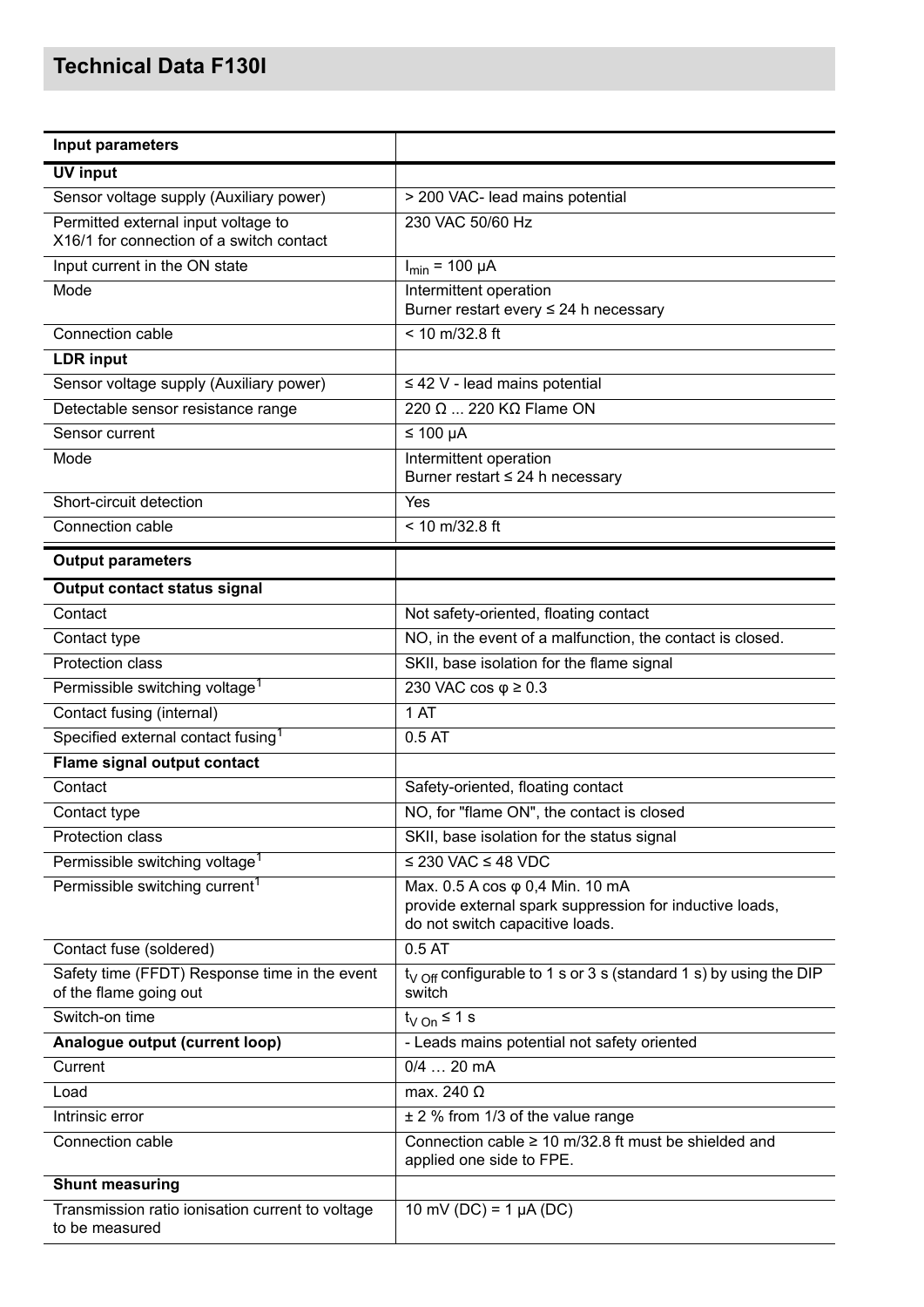## **Technical Data F130I**

| <b>Output parameters</b>                            |                                                         |
|-----------------------------------------------------|---------------------------------------------------------|
| Intrinsic error                                     | $\leq 2\%$                                              |
| Electrical safety                                   | Contact protection by means of protective impedances    |
| Min. impedance of the connected<br>measuring device | at least 1 MOhm potential-free                          |
| Connection cable                                    | $< 1$ m/3.3 ft                                          |
| <b>Technical capacity</b>                           |                                                         |
| Connection cross section                            | $0.25$ 2.5 mm <sup>2</sup> /24 AWG  14 AWG<br>flexible  |
|                                                     | 0.20  2.5 mm <sup>2</sup> /24 AWG  14 AWG<br>rapid      |
| Mode                                                | Continuous operation for:                               |
|                                                     | Ionisation flame monitoring                             |
|                                                     | Intermittent operation for:                             |
|                                                     | Ionisation flame monitoring<br>$\bullet$                |
|                                                     | Optical monitoring<br>$\bullet$                         |
| Safety integrity level                              | DIN EN 61508 Part 2 - SIL 3                             |
| Overvoltage category                                | DIN EN 60730-1, ÜK III                                  |
| Susceptibility to interference                      | <b>DIN EN 298</b>                                       |
| <b>Emitted interference</b>                         | DIN EN 55022, Class B                                   |
| <b>Environmental capacity</b>                       |                                                         |
| <b>Protection class</b>                             | <b>DIN EN 60529, IP20</b>                               |
| Ambient temperature <sup>1</sup>                    | $-20 °C  +60 °C/-4 °F  140 °F$                          |
|                                                     | Environmental category D according to GL VI Part 7      |
| Relative humidity                                   | 3K5, 5 %  95 % as per DIN EN 60721-3-3                  |
| Vibration and oscillation                           | GL, VI Part 7, Para. 9, characteristic 1 (0.7g/1.54 lb) |
| <b>Storage/transport conditions</b>                 |                                                         |
| Storage location                                    | Enclosed spaces                                         |
| Air temperature <sup>1</sup>                        | -20 °C  +80 °C/-4 °F  176 °F                            |
| <b>Relative humidity</b>                            | According to DIN EN 60721-3-3:                          |
|                                                     | Transport 2K3, up to 95 %                               |
|                                                     | Storage 1K3, 5 %  95 %                                  |
| Weight                                              | approx. 0.5 kg/1.1 lb                                   |

The product may not be transported, stored or operated outside the specified range. If it is, any guarantees with regard to safety-related functions lose their validity.